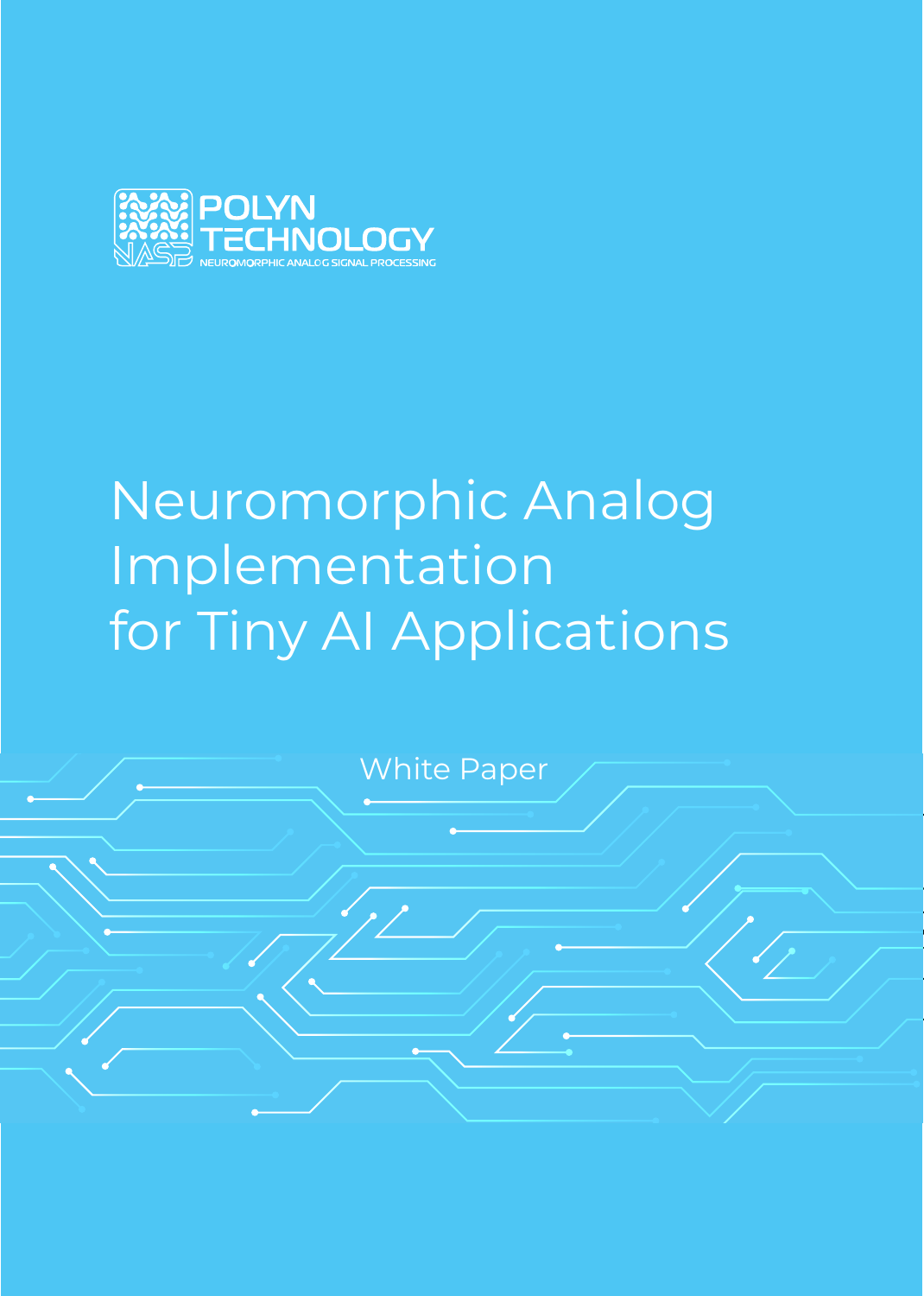



## TABLE OF CONTENTS

### INTRODUCTION

The recent shift from cloud to edge computing has changed the sensor node paradigm, from a simple Digital Signal Processor (DSP) near the sensor, to the use of deep neural networks at the sensor level. Of the approaches invented in this field during the last five years, all are targeted at energy optimization and computing latency reduction.

A major advantage of a neural network is its ability to do things in parallel. With traditional computers, the processing is sequential; when one task is completed, the next begins. The best way to implement parallel computation is neuromorphic computing, a method of computer engineering in which elements mimic the systems in the human brain and the nervous system. The term refers to the design of both hardware and software computing elements. The human brain processes information in parallel, which is many orders of magnitude more energyefficient than any digital processor.

To achieve the advantages of parallel computation, it is necessary to move away from the algorithm-based consecutive computation of digital computers, and find new computing architectures that can perform tasks as efficiently as the human brain.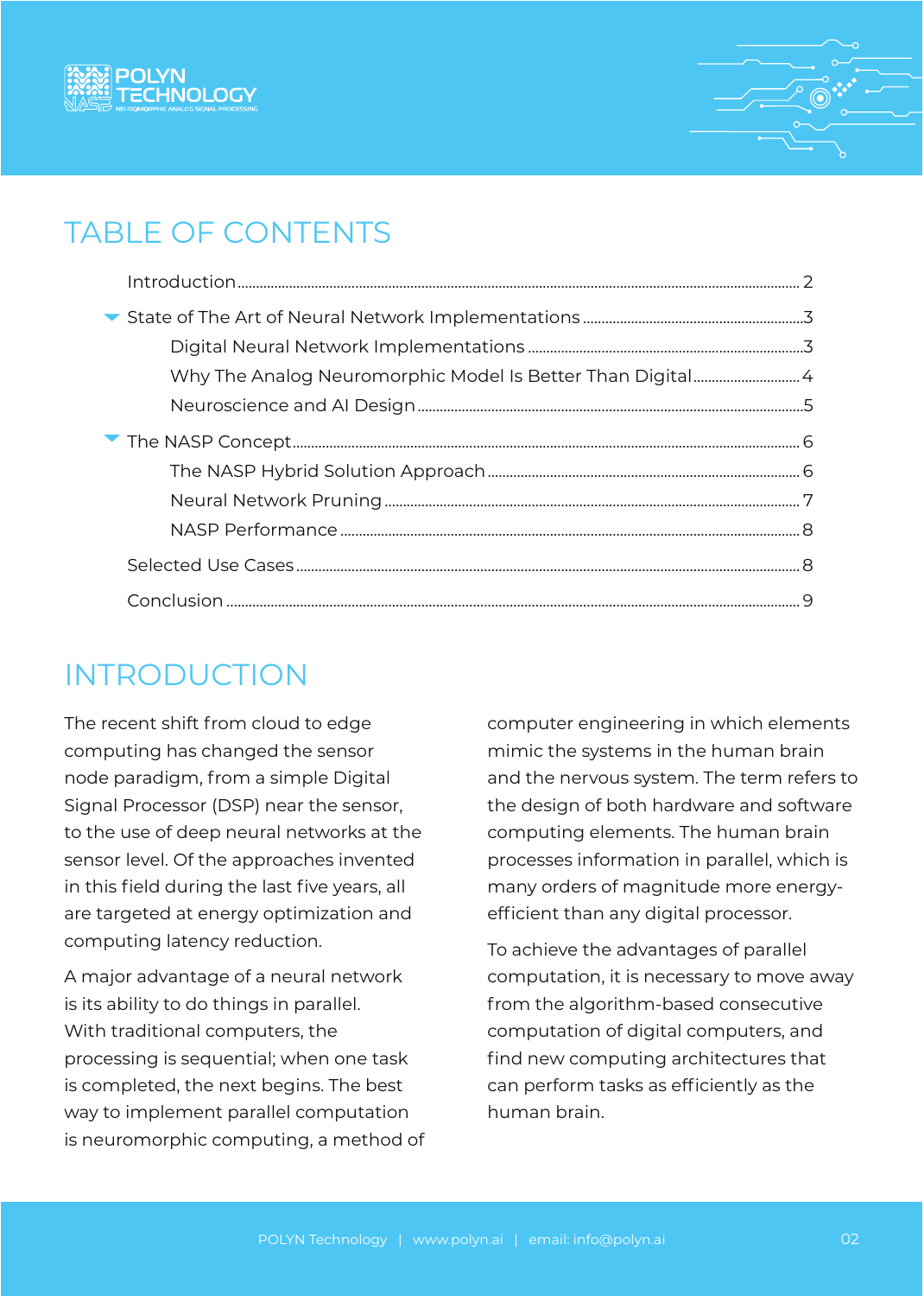



## STATE OF THE ART OF NEURAL NETWORK IMPLEMENTATIONS

An algorithm is always a step-by-step execution within a [Von Neumann](https://en.wikipedia.org/wiki/Von_Neumann_architecture) and further architectures (even if there are many processor cores, each one processes the information sequentially). Hence, the fundamental difference between a neural network and an algorithm is parallel computation. The neural network model supposes parallel data distribution on all neurons of one layer, and further, instant data propagation to another layer.

An error in the algorithm code always leads to a system error. Errors in one or several connections in a neural network do not lead to failure, and all connections are interdependent, work in parallel, and are duplicated on multiple levels.

#### D I G I T A L N E U R A L N E T W O R K I M P L E M E N T A T I O N S

A digital neural network is a model with simulated neurons, using standard step-by-step consecutive math operations in the digital processor core. Digital implementation is not well suited to neural network processing, since it cannot process massively parallel data, which is optimal for neural network computation. Digital neural networks can be implemented on traditional processors, but with much less efficiency.

There has been significant progress in digital neural network implementation during the past 20 years. It has mainly focused on parallel processing developments resulting in a certain level of parallelism of GPU and TPU solutions. However, the energy consumption problem has not been resolved.

The first hardware targeted at efficient neural networks was the Graphic Processor Unit (GPU), which allowed highly parallel computation. Soon after that, specialized Tensor Processor Units (TPUs) were developed to better process highly parallel

neural network-based algorithms. Since TPU was deliberately developed for neural network inference, over time the number of processing units was increased, in comparison with the GPU, and the number of instructions per core was reduced. Despite all improvements, there are disadvantages to using a GPU and TPUs; namely, the intensive exchange with memory. This leads to high power consumption and high latency of inferences. Increasing the number of processing units adds to the power budget as well.

For a better understanding of neural network processing efficiency, we can look at the human brain, where all neurons in each layer work in parallel, as in an analog scheme. The human brain, with its 80 billion neurons, consumes just 20 watts of power, in comparison to the many kilowatts required for cloudbased neural networks. An analog neuromorphic design is required for efficient neural network implementation.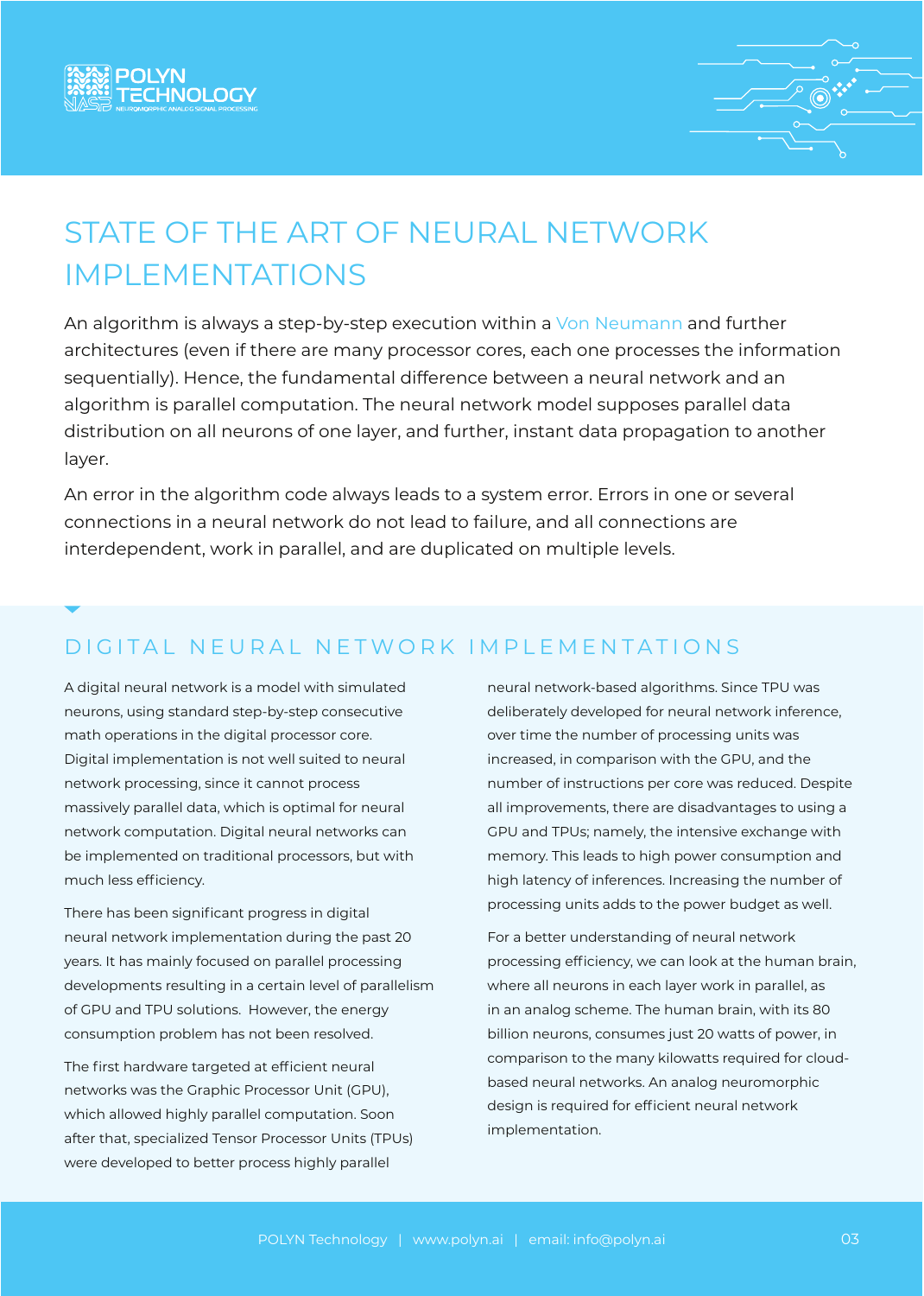



### WHY THE ANALOG NEUROMORPHIC MODEL IS BETTER THAN DIGITAL

Neuromorphic analog computing mimics the brain's function and efficiency by building artificial neural systems that implement «neurons» and «synapses» to transfer electrical signals via an analog circuit design. This circuit is the breakthrough technology solution to the [Von Neumann bottleneck](https://www.techtarget.com/whatis/definition/von-Neumann-bottleneck#:~:text=The%20von%20Neumann%20bottleneck%20is,processing%20while%20they%20were%20running.) problem. Analog neuromorphic ICs are intrinsically parallel, and better adapted for neural network operations.

An analog neuromorphic model of a single neuron with a fixed resistor as weights representation is better than digital model, because *N* multibit MAC operations in analog essentially require *N+1* resistors, while in digital, they normally require *N·(10~40)* transistors per bit, or *N·(80~320)* transistors for 8-bit precision. Therefore, the analog neuromorphic model is fundamentally superior in terms of single-neuron

performance. Any current disadvantages of analog circuits are not fundamental, and are only related to some engineering challenges.

The most important advantage of digital solutions is the possibility of reusing a single computational block (i.e. an ALU or a hardware multiplier) many times while feeding it new weights and data.

Though this approach dramatically reduces the chip area, it creates a memory-related bottleneck in power, as the data transfer becomes more energy-consuming than the computations themselves.

Current efforts are being undertaken to make analog neural network processors mostly utilize the inmemory computing approach.

#### IN-MEMORY APPROACH

In-memory computing addresses the memory problem, but because it puts all the weights on a chip in crossbars, it suffers from a large chip size.

Another problem of in-memory computing is poor area utilization. On one hand, the memory array cannot be too small (in this case, the memory cells overhead will dominate the area, which is not efficient). On the other hand, the memory crossbar is an all-to-all connection, but the possible number of inputs for each neuron is limited by noise. So, if the array is too big, most memory cells are useless, which creates a significant area overhead. In practice, memory utilization isn't higher than 40-50%, even in

cases when the network is optimized for the hardware, and such hardware optimization significantly constrains the network architecture (typical arrays are limited to 256-512 cells in width and height, while reasonably small networks may easily have 2,000- 4,000 neurons in a single layer).

Another limitation of in-memory computing is limited precision, a measure of quality. The SRAM is 1 bit per cell. Existing Flash memory is up to 4-5 bits per cell.

Other types of in-memory options (MRAM, PCM, ReRAM, FeRAM) rate low in TRL (technology readiness level) and don't promise multibit production-level solutions in the next few years.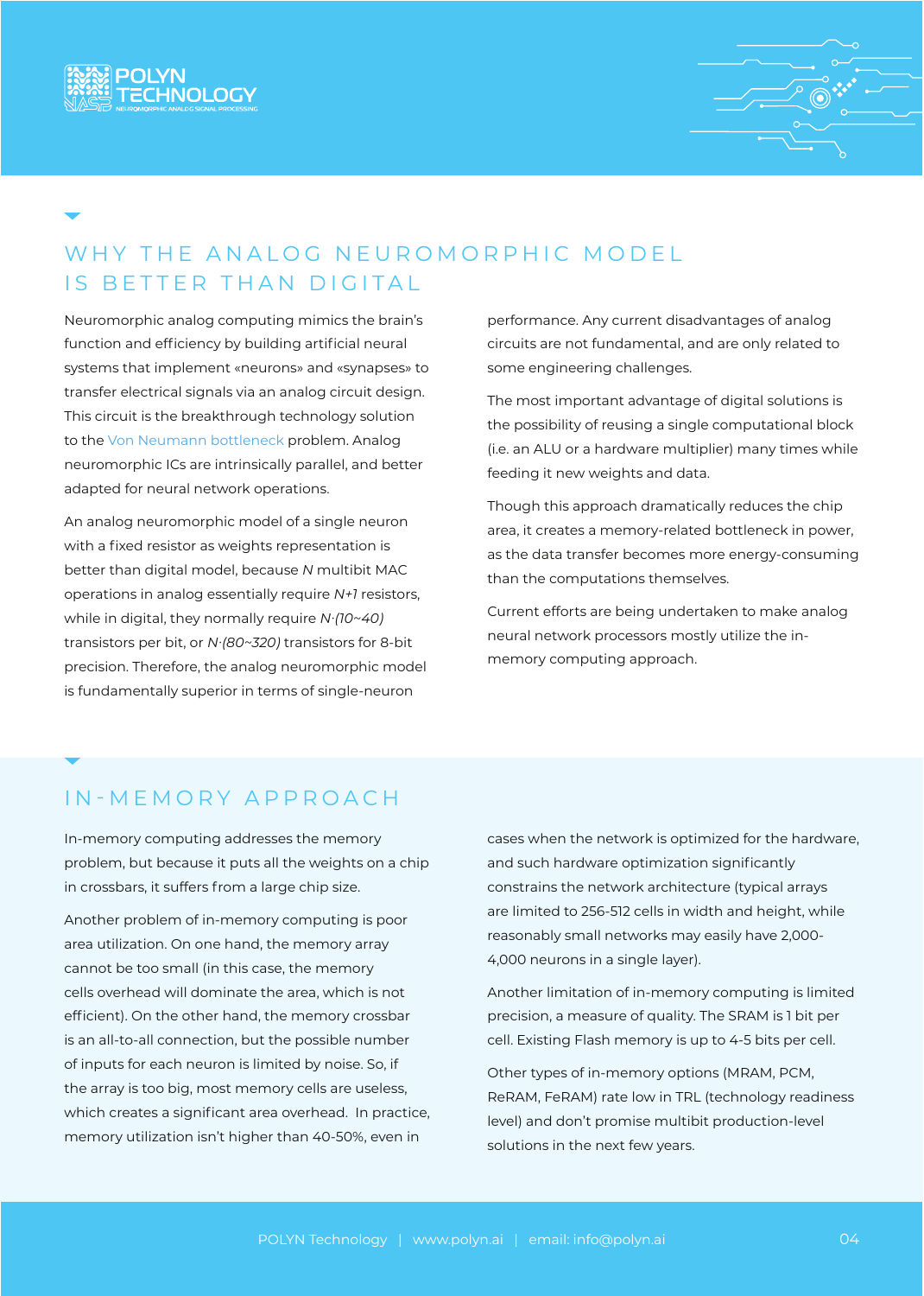



#### NEUROSCIENCE AND AI DESIGN

Karl Friston, a leading scientist in the area of neurophysiology and AI, invented the [Free](https://en.wikipedia.org/wiki/Free_energy_principle)  [Energy Theory](https://en.wikipedia.org/wiki/Free_energy_principle), which proposes that brain connections minimize entropy by means of making representations that predict sensory signals. The model of the environment is built on the basis of sensory information and its interpretation. More information input results in a more complex model of the environment. The Friston [concept](https://www.ece.uvic.ca/~bctill/papers/ememcog/Friston_2002.pdf) does not limit itself to brain operation and is valid for any AI system.

According to [neurobiological research](https://journals.plos.org/plosone/article?id=10.1371/journal.pone.0246952), the retina, visual nerve, and some areas of the neocortex are fixed at a very early age, and do not change for the entire human life. The same is true for the auditory system (see below), which is the sensory system for hearing. It includes both the sensory organs (the ears) and the auditory parts of the sensory system. The active state (always-on) located in our ear detects and extracts sounds, which the brain interprets.



The picture demonstrates human perception of the voice according to Karl Friston's theory: [there](https://www.frontiersin.org/articles/10.3389/fncom.2020.00030/full)  [are blanket states](https://www.frontiersin.org/articles/10.3389/fncom.2020.00030/full) of the peripheral cortex (the human retina and ear), reflecting direct perception of information, which are always on, and transfer information to the brain hemispheres for classification. *Blanket* states are formed after birth and in early childhood, and do not change during a human's life; they have a fixed neuron connection structure. The output coming from those *blanket* states in AI

terminology is called «embeddings».

[Embeddings](https://towardsdatascience.com/neural-network-embeddings-explained-4d028e6f0526) are representations containing densely packed information about sensory input formed by a neural network or biological nervous system. Embeddings are formed in hidden layers of a neural network, and contain the most significant information about input data. Embeddings are used as input data for further efficient processing, classification and interpretation.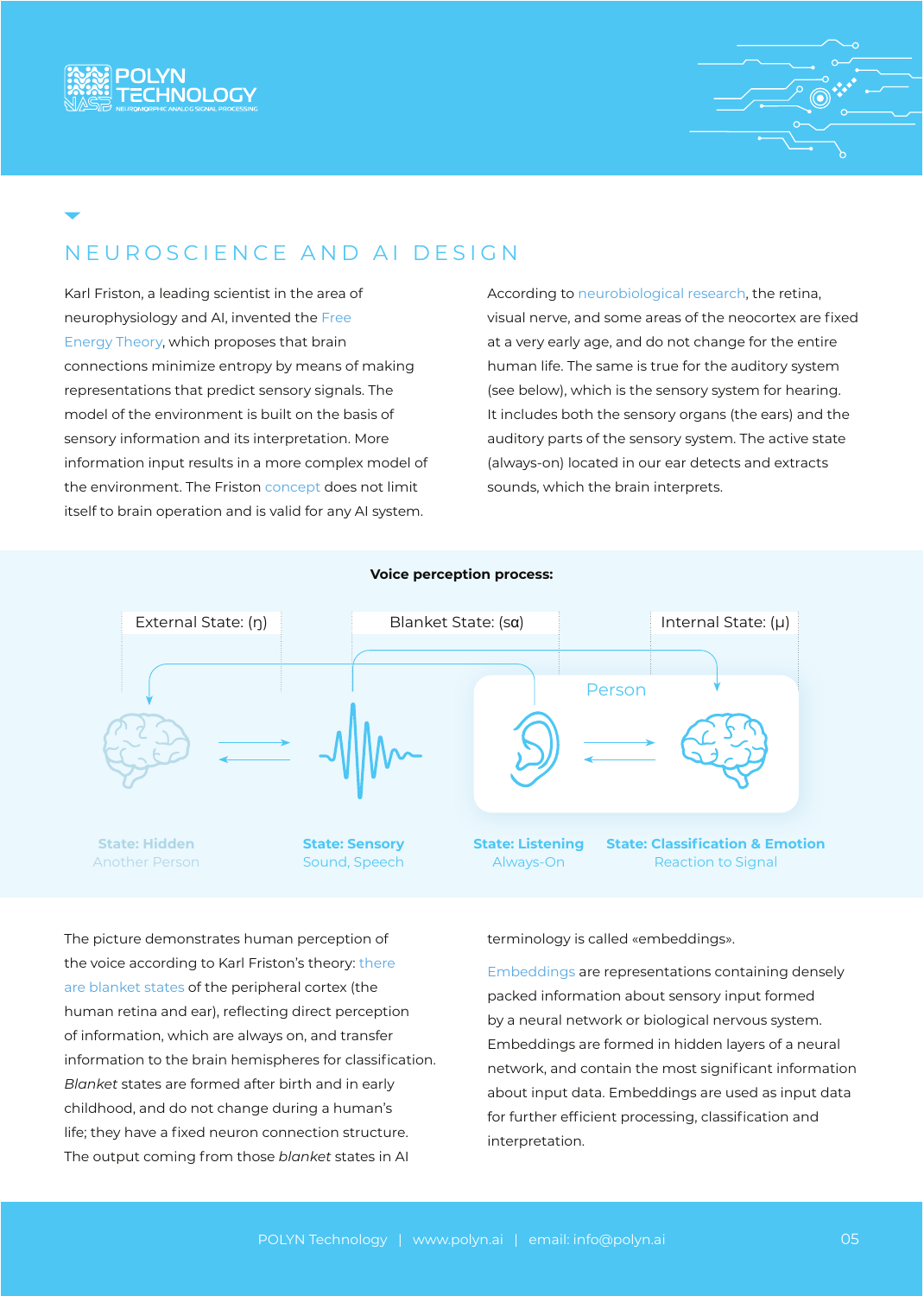



## THE NASP (NEUROMORPHIC ANALOG SIGNAL PROCESSING) CONCEPT

NASP technology perceives raw data signals to add «intelligence» to various sensors. The architecture contains artificial neurons (the nodes performing computations) and axons (the connections with weights between the nodes) implemented using circuitry elements: neurons are implemented with operational amplifiers, and axons using thin-film resistors.

The NASP chip design embodies the approach of a sparse neural network with only the necessary connections between neurons required for inference. In contrast to in-memory designs, where each neuron is connected to each neighboring neuron, the NASP approach simplifies the chip layout. This design especially suits Convolutional Neural Networks ([CNN\)](https://en.wikipedia.org/wiki/Convolutional_neural_network), where connections are very sparse, as well as [RNN](https://en.wikipedia.org/wiki/Recurrent_neural_network), [Transformers,](https://en.wikipedia.org/wiki/Transformer_(machine_learning_model)) and [Autoencoders](https://en.wikipedia.org/wiki/Autoencoder).

The NASP converts the already trained and optimized neural network math model into the chip structure, offering area utilization close to 100% (and it can be exactly 100% in practice), and 8 bits per weight with current technology. This approach yields a faster time to market, lower technical risks, and better performance. Furthermore, NASP proposes a **hybrid core approach,** similar to that described in the latest neuroscientific works on human brain data processing.

#### THE NASP HYBRID SOLUTION APPROACH

NASP technology combines the fixed weights method, which implies complete separation of inference and training, with a fixed chip structure, similar to the human visual nerve and retina, and a flexible function (can differ depending on application) responsible for further classification of the received embeddings.

There is a well-known phenomenon of Machine Learning (ML): after several hundred training cycles (also known as epochs), the deep convolutional neural network maintains fixed weights and the structure of the first 80-90% of the layers, and in the following cycles, only the few last layers responsible for classification continue to change weights.

This property is also used in the Transfer Learning [Technique.](https://arxiv.org/pdf/1502.02791.pdf) This fact is the key to a hybrid concept, where a combination of fixed neural networks is responsible for pattern detection, combined with a flexible algorithm (which could be any type, including an additional flexible neural network) responsible for the pattern interpretation.

The fundamental parts of the **NASP Hybrid Core** concept:

- A fixed Neuromorphic Analog Core ultra-low power and low latency, generating embeddings.
- A fully flexible digital core for final classification.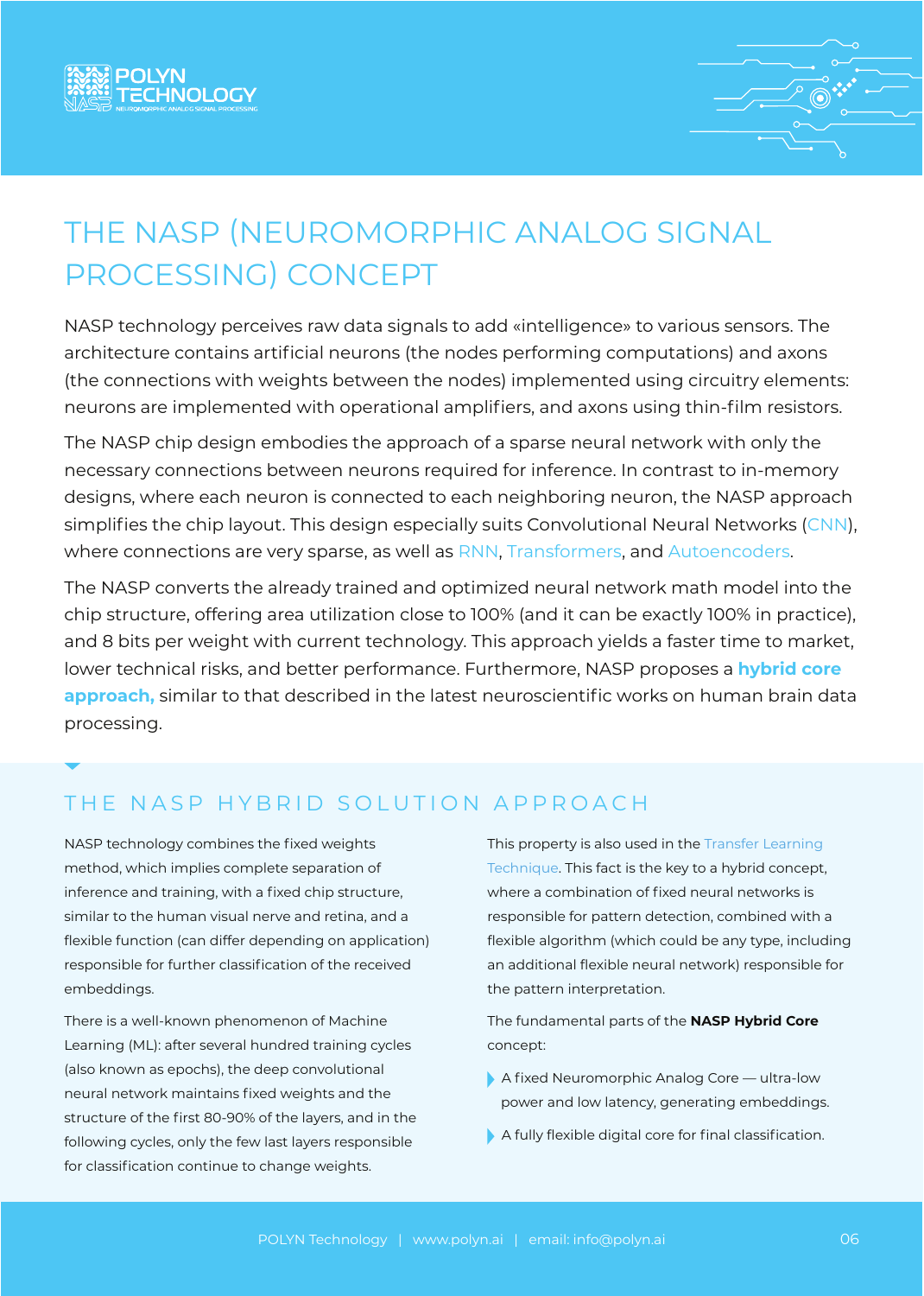



#### **CURRENT DIGITAL SOLUTIONS**

A neural network implementation with Transfer Learning technique in a digital standard node vs the NASP hybrid solution that uses the analog circuit. The neural network (NN) running on digital processors (CPU, GPU, and TPU) allocates resources in the following way:

- 1. Raw data pre-processing consumes about 80% of the computational resources
- 2. Classification and decision making consume much fewer resources.

The NASP solution uses the principle of Transfer Learning where the most layers of a neural network responsible for raw data preprocessing (1) remain unchanged after a certain number of training epochs (Fixed Analog Core), and only last few layers (2) are updated while receiving new data and retraining (Flexible Digital Core).

#### NEURAL NETWORK PRUNING

Another important element of the NASP solution is effective pruning, in order to minimize the trained network, which is to be converted into chip production files. Since the neural core runs with weights, fixed after training of the neural network, we can effectively prune the initial neural network before converting

it into an internal math model in a digital format. Pruning can reduce the neural network 2 to 50 times, depending on its structure. And since the final chip is built according to the prepared architecture and structure, pruning drastically reduces the final chip size and power consumption.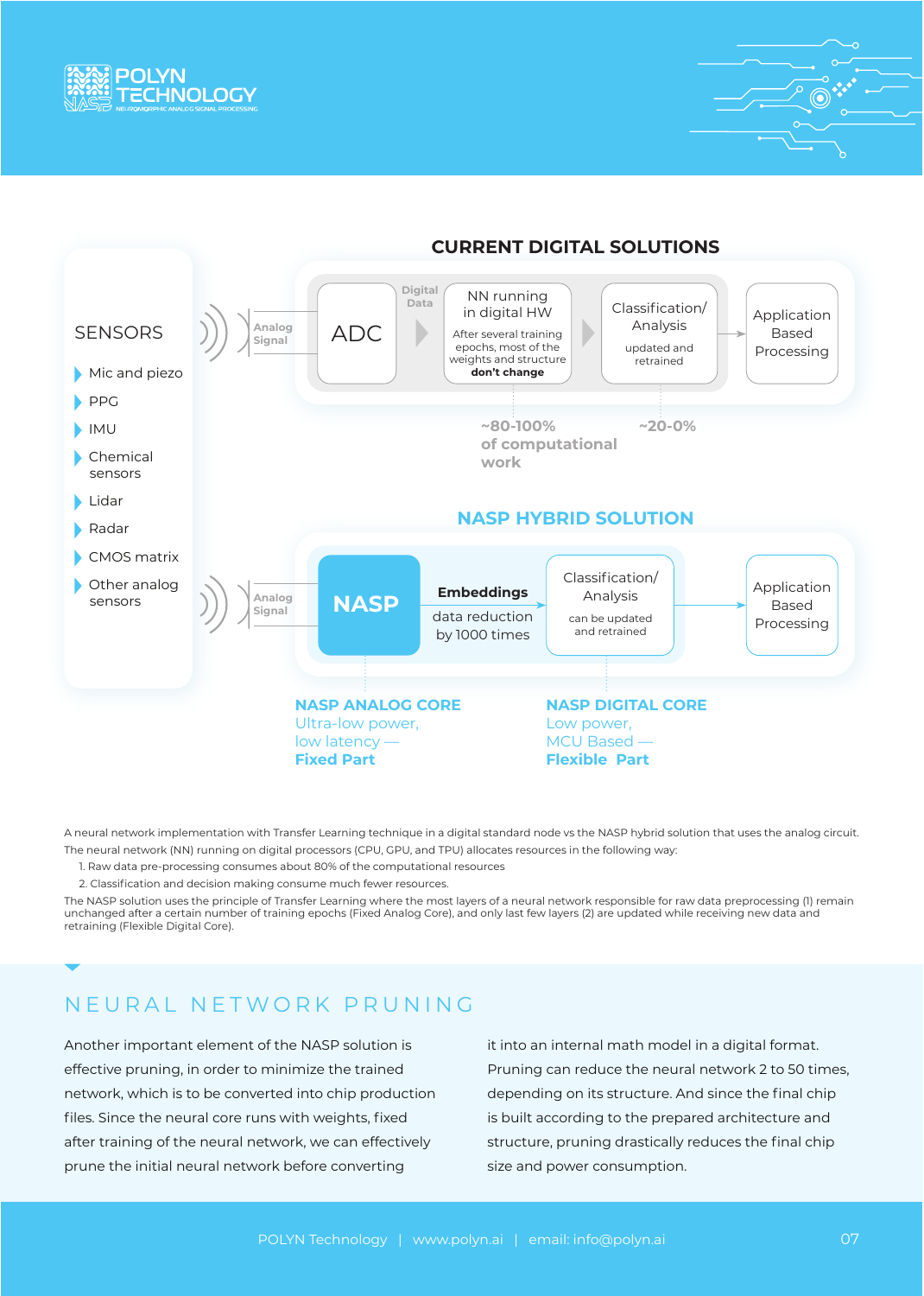



#### NASP PERFORMANCE

Below is a comparison of energy per inference metric for a NASP chip vs some digital solutions.

|                                    | <b>NASP</b>          | <b>RASPBERRY PI3 B+</b> | SNAPDRAGON-710 | <b>JETSON TX1</b> |
|------------------------------------|----------------------|-------------------------|----------------|-------------------|
| MobileNet V.2<br>(joule/inference) | $2.5 \times 10^{-3}$ | 3,25                    | 0.72           | 0,2               |

Raspberry PI3 B+ has one processor, Snapdragon has a processor with a GPU accelerator, and Nvidia Jetson has a 256 Core GPU. For NASP, we have used a chip simulation (D-MVP) model and data from the NASP Test Chip.

The comparison demonstrates orders of magnitude more energy efficiency of NASP, which is due to

the analog neuromorphic nature of the IC. Also, it is important that the NASP chip size completely fits the requirements of the neural network (Mobile Net V2), and there is absolutely no overhead in NASP. It is especially important for small neural networks, where the NASP efficiency advantage becomes much greater.

### **SELECTED USE CASFS**

### HUMAN ACTIVITY RECOGNITION

The embedding extraction and processing approach in Human Activity Recognition is based on 3-axis accelerometer signals. A trained autoencoder neural network encodes various types of human activities, and then decodes them without any loss of accuracy. After generating such an array of patterns (embeddings), an analyzing neural network recognizes the human activities encoded in the patterns.

 The system consists of the encoder function, implemented in fixed neurons in analog, and the classifier, implemented in a digital processor. The fixed analog part of the NASP chip takes approximately 90% of the whole workload, and the activity recognition interpretation takes around 10%, resulting in a low load on the digital subsystem.

An important feature of the use of such embeddings generated by the encoder neural network is that, if a human practiced some new physical activity (which was not trained previously during the neural network training stage), the unique descriptor would be formed anyway, differentiating this activity from other classes of embeddings. Thus, it would be a totally new compact size pattern, dedicated to that activity. In other words, it is still possible to introduce new classes not included in the fixed trained network. Thus, it significantly broadens the application of NASP-based products.